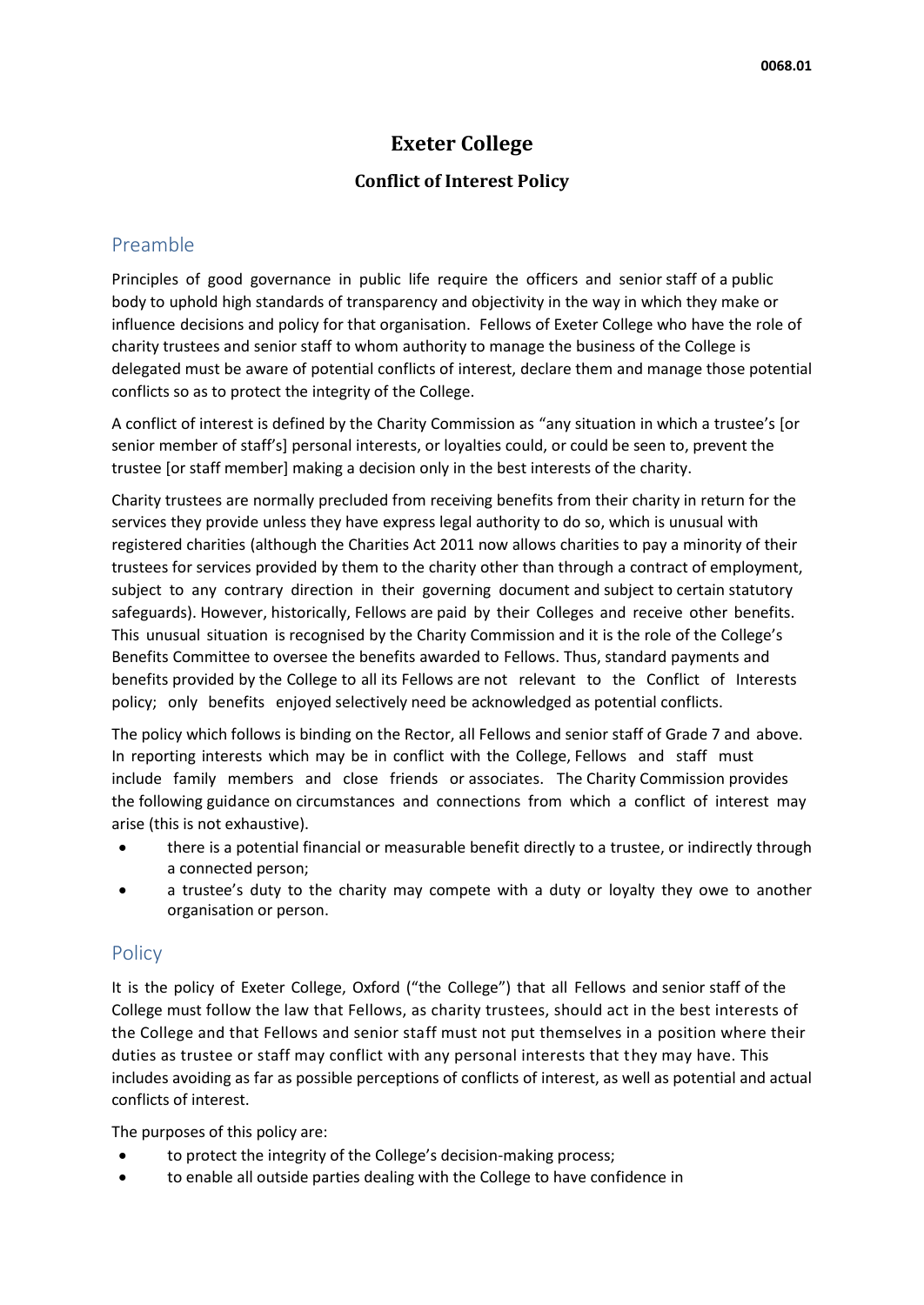- the College's integrity; and
- to protect the integrity and reputations of the College's Fellows and staff.

### Procedure

The College follows the Charity Commission Guidance<sup>1</sup>.

#### Identify Conflicts of Interest

From the adoption of this policy, or upon being appointed, whichever is later, all Fellows and members of staff (being those who influence actions and policies of the College) will be required to make a full written disclosure of their interests, gifts or hospitality received, relationships and holdings that could potentially result in a conflict of interests. A declaration of interests form is provided for this purpose. These written disclosures will be kept on file by the College Secretary. Fellows records are updated annually. Staff are required to update their disclosure as and when their circumstances change. The register will be accessible by Fellows, staff and the auditors.

At all Governing Body (Trustee Board) meetings, It will be a standard agenda item for Fellows to declare any particular conflicts of interest for any item on the agenda. The Chair will also remind committee members of their responsibilities where appropriate to the agenda. If there is a failure to declare an interest that is known to the Rector and/or the Chairperson of any such meeting or the person responsible for organising such activities, the Rector or other such person will declare that interest. Where an individual is in doubt about whether they have a conflict of interest, they should err on the side of caution and declare it. Failure to declare conflicts of interest or potential conflicts of interest is a serious issue.

#### Prevent conflicts of interest from affecting the decision

Trustees should deal with any conflicts of interest or potential conflicts of interest on a case by case basis, using the published advice and possible mitigations in the Charity Commission's guidance.

The mostly likely remedy (but not the only one) is in the case of a meeting, the Fellow or staff member concerned will be asked to leave the room (unless expressly invited to remain, possibly in order to provide information on the matter in hand) whilst the matter is discussed, will not be counted in the quorum for that part of the meeting, and will not be permitted to vote on the issue. In the case of all other activities, the Fellow or staff member concerned will not be permitted to comment on the matter other than to disclose his or her conflict of interest.

#### Reporting the conflict of interest

All decisions taken under a known conflict of interest will be reported in the minutes of the meeting. The report will record:

- the nature and extent of the conflict;
- an outline of the discussion;

1

the actions taken to manage the conflict.

Where a Fellow benefit from any such decision, this will (if the College's auditors advise this to be necessary) be reported in the annual report and accounts in accordance with relevant accounting requirements.

 $1$  CC29 "Conflicts of interest: a guide for charity trustees" published May 2014, available [here.](https://assets.publishing.service.gov.uk/government/uploads/system/uploads/attachment_data/file/636091/CC29.pdf)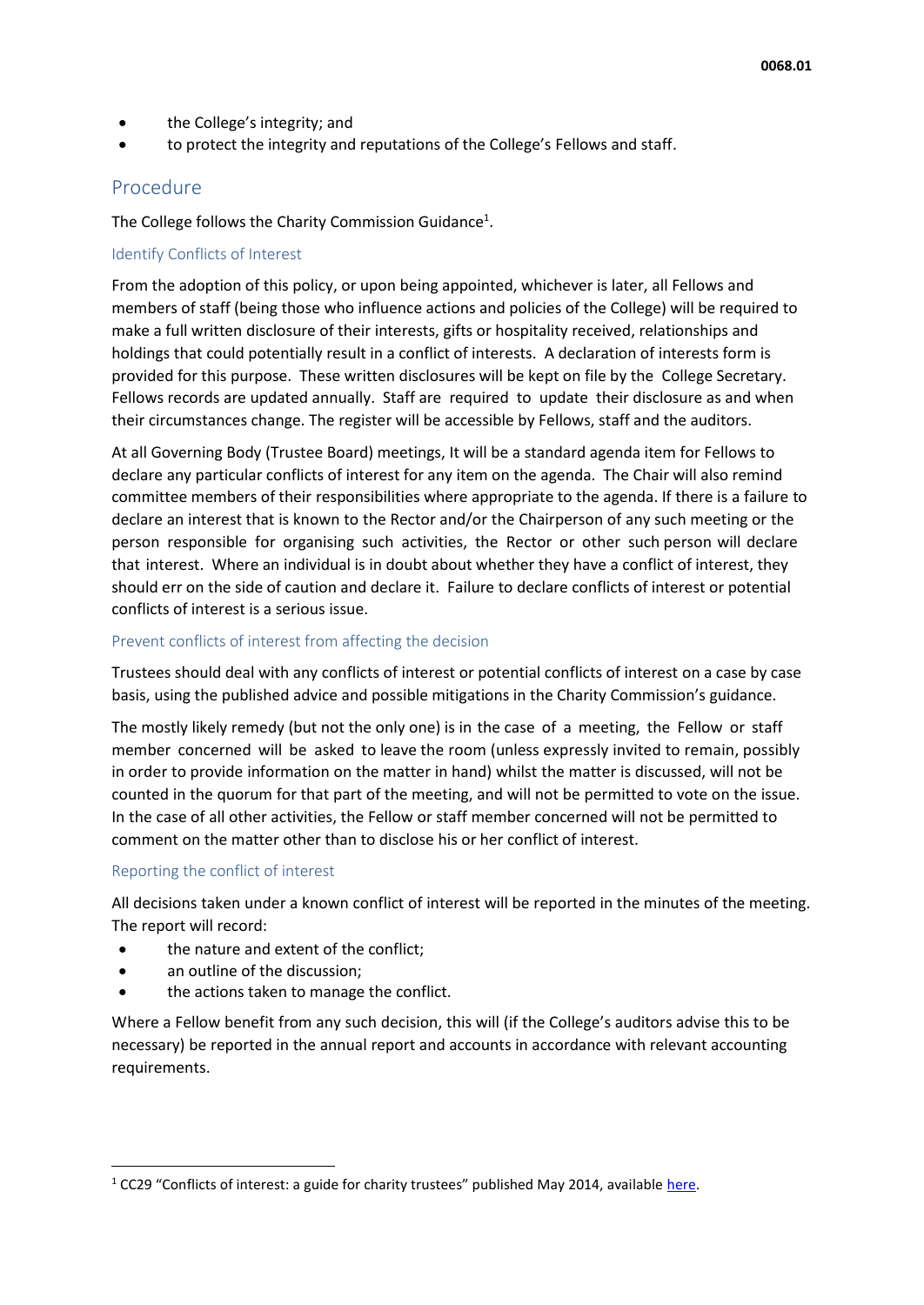## Data Protection

The information provided will be processed in accordance with data protection principles as set out in the Data Protection Act 2018. Data will be processed only to ensure that Fellows and all staff act in the best interests of the College. The information provided will not be used for any other purpose.

By College Order 20/087, this policy was approved by Governing Body on 14<sup>th</sup> October 2020 with immediate effect, and was also approved for display on the website.